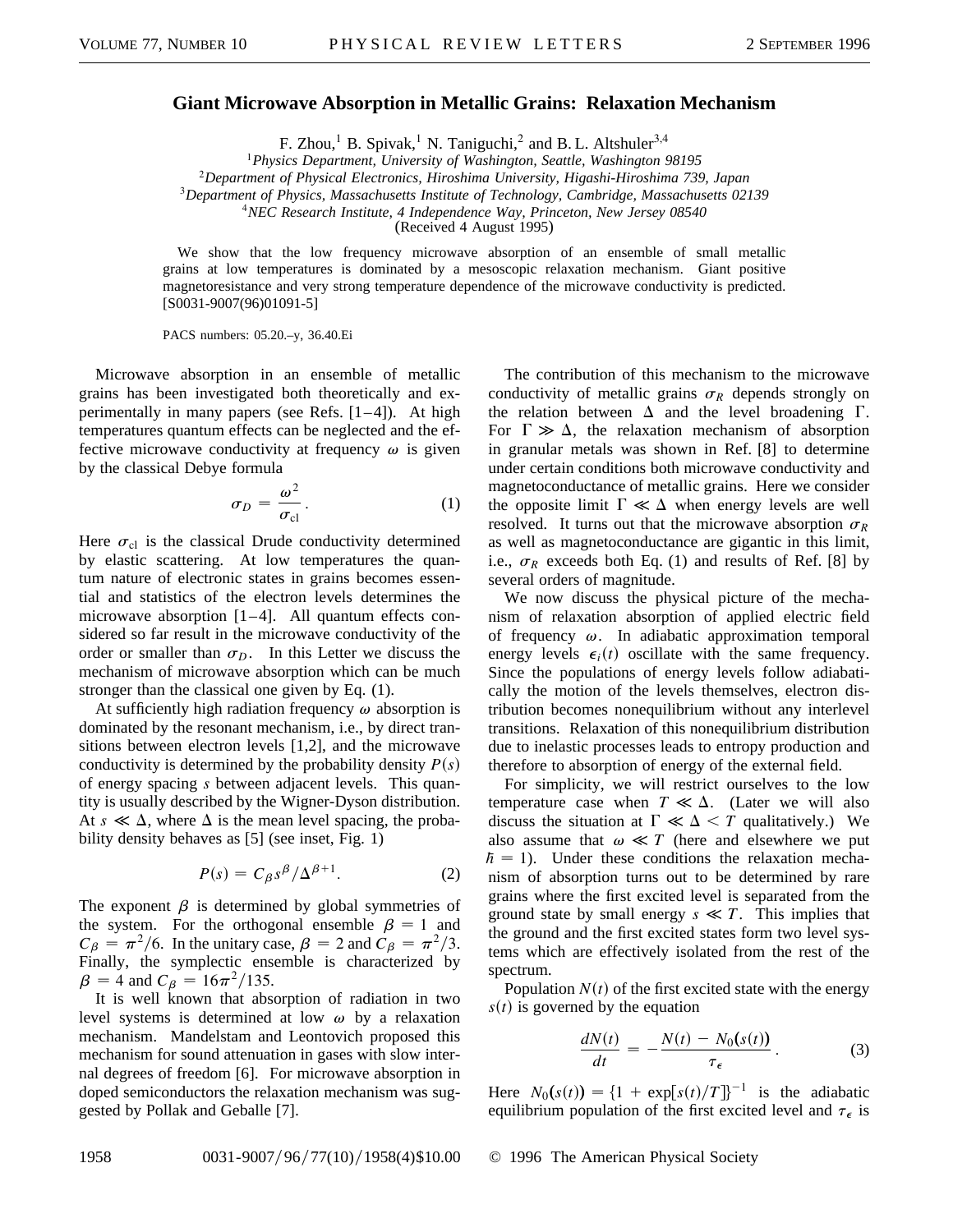the relaxation time of the level due to the electron-phonon interaction. Equation (3) is applicable provided  $\omega \ll T$ .

It is crucial for our discussion that the relaxation rate for a two level system vanishes with *s*. For a two level system embedded into a 3D insulating environment with phonons,  $\tau_{\epsilon} \sim s^{-4}$  for  $s \to 0$ . So rapid divergence of  $\tau_{\epsilon}(s)$  at small *s* leads, as we will see, to divergences in  $\sigma_R$ . To provide the proper cutoff we need to take into account processes that lead to a finite, though small, relaxation rate  $\tau_m^{-1}$  at  $s = 0$ . We write  $\tau_{\epsilon}(s)$  in a form

$$
\frac{1}{\tau_{\epsilon}(s)} = \frac{1}{\tau_0} \left(\frac{s}{\Delta}\right)^4 + \frac{1}{\tau_m},\tag{4}
$$

where  $\tau_0$  and  $\tau_m$  can be estimated as

$$
\frac{1}{\tau_0} \sim \frac{\Delta^5 L^2 l T}{\Omega_D^2 v_s^3}, \qquad \frac{1}{\tau_m} = \frac{1}{\tau_0} \frac{1}{\tau_0 \Delta} \left(\frac{T}{\Delta}\right)^3, \qquad (5)
$$

 $\Omega_D$  is the Debye frequency in the metal,  $v_s$  denotes the velocity of sound, *L* is the size of the sample, and *l* is the elastic mean free path. To interpret Eq. (5) we present the first term in Eq. (4) in the form  $\left(s^3/\Omega_D^2\right)\left(\frac{\Delta}{s}\right)\left(kl\right)\left(kL\right)^2T/s$ , where  $k = s/\hbar v_s$  is the wave number of a phonon with the energy *s*. The first factor here corresponds to the conventional expression for relaxation rate in clean bulk metal. We are considering a transition between two particular levels without summing over the final states (as is usual in the bulk case); this gives rise to the second factor. In the dirty case  $(kl \leq 1)$ the electron phonon relaxation time is known to be suppressed [9] (third factor). If the phonon wavelength exceeds the system size *L* as well, electron-phonon coupling in the dipole approximation is reduced, and the fourth factor appears. Finally, at  $s < T$  the large population number of phonons leads to the last factor.

At small enough temperatures the main contribution to  $\tau_m^{-1}$  comes from the two-phonon process: One phonon with an energy  $\hbar\Omega \sim T$  is emitted and another phonon with the energy  $\hbar\Omega$  – *s* is absorbed simultaneously to provide a transition between the two states separated by the energy  $s \ll T$ .

At higher temperatures, other mechanisms can contribute to  $\tau_m^{-1}$  substantially, and  $\tau_m(T)$  should be determined experimentally.

To evaluate  $\sigma_R$  we consider the power *Q* absorbed in a grain. Given the amplitude of the microwave electric field *E* and the volume of the grain *V*,

$$
Q = \omega \int dt \frac{ds}{dt} N(t), \qquad \sigma_R = \frac{Q}{E^2 V}.
$$
 (6)

In the Ohmic approximation we obtain the Debye-type expression for the averaged microwave conductivity

$$
\sigma_R = \left\langle \left(\frac{ds}{dE}\right)^2 \right\rangle \frac{1}{V} \int ds \, P(s) \, \frac{dN_0}{ds} \, \frac{\omega^2 \tau_{\epsilon}(s)}{1 + [\omega \tau_{\epsilon}(s)]^2} \, . \tag{7}
$$

Here  $\langle \cdots \rangle$  stands for the averaging over the random scattering potential. The random matrix elements were

assumed to be statistically independent from the spectrum. This assumption can be verified by a straightforward calculation. We will present this calculation elsewhere.

Distribution  $P(s)$  of the nearest neighbor spacing *s* is known to be determined by the global (spin and/or time reversal) symmetry of the system.  $\sigma_R$ , because of its dependence on  $P(s)$  as seen in Eq. (7), should be very sensitive to weak magnetic field *H* and to spinorbit scattering rate  $1/\tau_{\rm so}$ . Here we restrict ourselves only to three asymptotic regimes: (i) orthogonal, when  $H = 0$  and  $\tau_{so} = \infty$ , (ii) unitary, when the magnetic field is strong, and (iii) symplectic ( $H = 0$ , while  $\tau_{so}$  is short). We also discuss the particularly interesting case of the combination of strong spin-orbit scattering and a weak magnetic field. Apart from this exception we do not present here explicit formulae for the absorption in the crossover regimes. Here we will consider only linear absorption.

Substitution of Eq. (5) into Eq. (7) gives

$$
\sigma_R = \frac{\omega^2 \tau_0}{4VT} \left\langle \left(\frac{ds}{dE}\right)^2 \right\rangle \phi \left(\frac{\Delta}{2T}, \omega \tau_m, \frac{\tau_0}{\tau_m} \right), \qquad (8)
$$

where

$$
\phi(a,b,c) = \int_0^\infty \frac{(x^4 + c)x^{\beta} dx}{(x^4 + c)^2 + (bc)^2} \frac{1}{\cosh^2(ax)}.
$$
 (9)

For orthogonal ( $\beta = 1$ ) and unitary ( $\beta = 2$ ) ensembles of metallic grains ( $\tau_{so} s^* \ll 1$ ) the typical value of *s* determining the integral contribution in Eq. (7) is

$$
s \sim s^* = \Delta(\max[\omega \tau_0, \tau_0/\tau_m)])^{1/4}, \tag{10}
$$

provided  $s^* \ll T$ ,  $\Delta$ . In this limit,  $\sigma_R$  is

$$
\sigma_R = \frac{\pi \omega^2 \tau_0}{16VT} \left\langle \left(\frac{ds}{dE}\right)^2 \right\rangle \left(\frac{\tau_m}{\tau_0}\right)^{1/2\beta} f_\beta(\arctan(\omega \tau_m)),\tag{11}
$$

with

$$
f_{\beta}(k) = \csc\left(\frac{\pi}{2\beta}\right)(\cos k)^{1/2\beta} \cos\left(\frac{k}{2\beta}\right). \tag{12}
$$

The amplitude of electric field decays over Thomas-Fermi screening length  $r_0 = \sqrt{D/4\pi\sigma_{\text{cl}}} \ll L$  from its vacuum value *E* down to  $E\omega/\sigma_{\rm cl} \ll E$ . (Here *D* is the diffusion constant of electrons.) This small electric field in the bulk gives the main contribution to the classical Debye formula (1). On the contrary, the sensitivity (12) is determined by the vicinity of the surface, where the electric field is of the order of *E*. A calculation analogous to that in Ref. [8] gives

$$
\left\langle \left(\frac{ds}{dE}\right)^2 \right\rangle \sim \frac{e^4 r_0^4}{\beta \sigma_{\rm cl} V}.
$$
 (13)

As a result, in the orthogonal case וי<br>ז

$$
\sigma_R^o = C \alpha \sigma_D \times \begin{cases} \left(\frac{\tau_m}{\tau_0}\right)^{\frac{1}{2}} & \omega \tau_m \ll 1\\ \left(\frac{1}{2\omega \tau_0}\right)^{1/2} & \omega \tau_m \gg 1 \end{cases}
$$
 (14)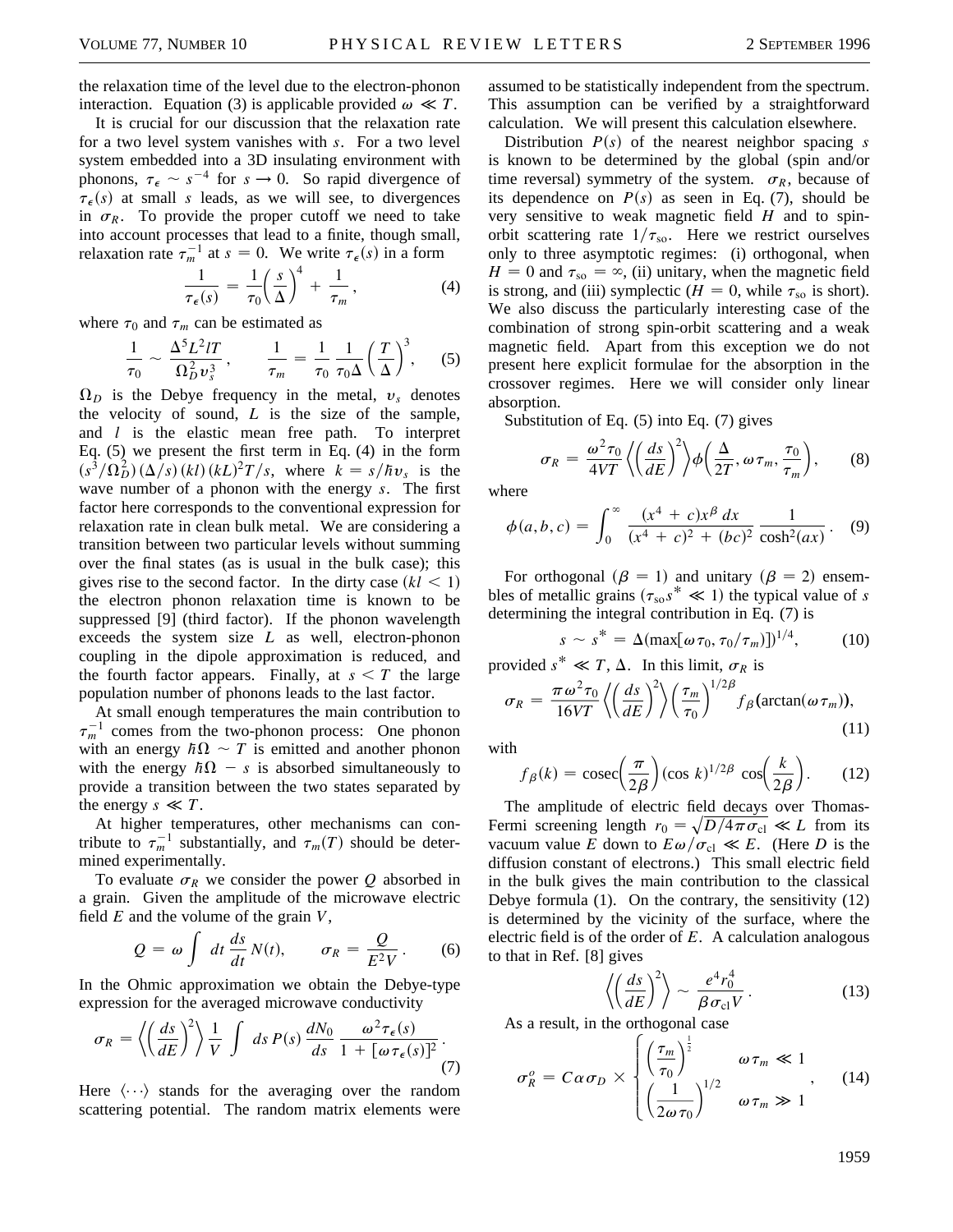while for the unitary ensemble,

$$
\sigma_R^u = C \alpha \sigma_D \times \begin{cases} \left(\frac{\tau_m}{\tau_0}\right)^{\frac{1}{4}} & \omega \tau_m \ll 1\\ 2 \cos\left(\frac{\pi}{8}\right) \left(\frac{1}{\omega \tau_0}\right)^{1/2} & \omega \tau_m \gg 1 \end{cases},\tag{15}
$$

where  $\tau_0$  and  $\tau_m$  are given by Eq. (5) and

$$
\alpha = \pi \Delta^2 \tau_0 / 372T \tag{16}
$$

and *C* is a constant of the order of unity which depends on the geometry of the grain and on the direction of the electric field. If the grain is cubic and the microwave field is perpendicular to its face, then  $C = 1$ . We assume that  $\Delta \gg T \gg \tau_0^{-1}$ . Therefore in both the orthogonal and unitary cases  $\sigma_R$  is much larger than the classical Debye conductivity  $\sigma_D$  of Eq. (1).

In the absence of electron-electron Coulomb interaction, a similar approach is applicable even at  $T > \Delta > \Gamma$ when many well resolved levels participate in the absorption. In this case  $\sigma_R \sim \alpha' \sigma_D$  and  $\alpha' = e^2 r_0^2 V^{-1} \tau_{\epsilon}(T)$ . This matches the results [8] at  $\Delta \sim \Gamma$ .

As usual, one can drive an orthogonal system into a unitary one by applying magnetic field *H*. This leads to a giant negative magnetoconductance. Here we consider it only qualitatively and only at  $\omega \tau_m \ll 1$ . The field needed to reduce  $\sigma_R^o$  to  $\sigma_R^u$  is

$$
H \sim H(s^*) = \left(\frac{s^*}{\Delta}\right)^{\frac{1}{2}} H_0, \qquad (17)
$$

where given the cross section of the grain *A* and its dimensionless (in units  $e^2/\hbar$ ) conductance *g*, the characteristic field  $H_0$  is

$$
H_0 = \frac{\hbar c}{eAg^{\frac{1}{2}}}.
$$
 (18)

The field  $H(s^*)$  reduces  $\sigma_R$  dramatically from  $\sigma_R^o$  to  $\sigma_R^u$ .

Now let the spin-orbit scattering rate  $\tau_{so}^{-1}$  exceed  $\Delta$ . In this symplectic case  $P(s) \sim s^4/\Delta^5$  and the integral over *s* in Eq. (6) is determined by  $s \sim T$ . At low  $\omega \ll \tau_{\epsilon}^{-1}$ (which means  $s^* \ll T$ ) we have

$$
\sigma_R^s = C \frac{64\pi^2}{45} \sigma_D \alpha \frac{T}{\Delta}, \quad \text{if } \omega \ll (T/\Delta)^4 \tau_0^{-1}. \tag{19}
$$

At small frequencies  $\sigma_R^s$  turns out to be temperature independent and larger than  $\sigma_D$  by the factor  $\alpha T/\Delta \sim$  $\tau_0 \Delta \gg 1$ . At high frequencies the condition  $s^* \ll T$  is violated. If  $T \leq s^*$  [or  $(T/\Delta)^4 \leq \omega \tau_0$ ], the characteristic energy separation *s* in Eq. (7) turns out to be of order *T*. As a result  $\sigma_R$  is  $\omega$ -independent for all ensembles and

$$
\sigma_R^{\rho, u, s} = \frac{CC_\beta}{4\pi\beta(\beta+5)} (T/\Delta)^{\beta+3} \frac{\sigma_{\rm cl}}{\tau_0} T. \tag{20}
$$

This equation is valid as long as  $\omega \ll T$ .

In a sympletic grain each energy level is double degenerated due to the *T* invariance. An applied magnetic

field splits this Kramers doublet and therefore increases  $P(s)$  at small *s*. According to Kravtsov and Zirnbauer [10]

$$
P(s, H) - P(s, 0) \sim \frac{s^2}{s(H)^3} \exp\left[-\frac{s^2}{s(H)^2}\right].
$$
 (21)

Therefore the distribution function has a peak at

$$
s = s(H) \equiv \Delta \frac{H}{H_0} \tag{22}
$$

and  $P(s) \sim s^2$  below this peak. Calculation of the sensitivity  $\langle (ds/dE)^2 \rangle$  and  $\tau_{\epsilon}$  for a split Kramers doublet requires some caution: Without magnetic field both the external electric field and lattice deformation are unable to split a doublet (for example,  $ds/dE = 0$  for  $H = 0$ ). Therefore at  $H < H_0$ 

$$
\left\langle \left(\frac{ds}{dE}\right)^2 \right\rangle \sim e^2 r_0^2 \frac{\Delta}{4\pi \sigma_{\rm cl}} \left(\frac{H}{H_0}\right)^2, \tag{23}
$$

$$
\frac{1}{\tau_{\epsilon}} \sim \frac{1}{\tau_0} \left(\frac{s}{\Delta}\right)^4 \left(\frac{H}{H_0}\right)^2 + \frac{1}{\tau_m}.
$$
 (24)

Substituting Eq. (21) into Eq. (7) we get the expression for grain magnetoconductance in the limit  $\omega \tau_{\epsilon} \ll 1$  in the presence of substantial spin-orbit scattering. For  $s(H) > s^*$ , i.e.,  $H^4/H_0^4 > \omega \tau_0, \tau_0/\tau_m$ , we get

$$
\sigma_R(H) - \sigma_R(0) \sim \left(\frac{H_0}{H}\right)^3 \sigma_R^u \gg \sigma^s(H = 0). \quad (25)
$$

Thus we have a giant positive magnetoconductance that increases rapidly with the decreasing magnetic field until  $H > H_0 s^* / \Delta$ . Therefore at  $H \sim H_0 s^* / \Delta$ , the magnetoresistance has a sharp maximum. The magnetic field dependence of  $\sigma_R$  both for  $\tau_{so} \rightarrow \infty$  and for short  $\tau_{so}$  is qualitatively illustrated in Fig. 1.

Let us now estimate  $\sigma_R$ . Consider a metallic grain with  $\Delta \sim 1$  K (the size is about  $L \sim 150$  Å).  $\tau_0$  can be estimated as  $\tau_0 \sim 10^{-7}$  sec. Then we get  $\alpha \sim 10^2$ at  $T \sim 0.3$  K. Therefore at  $\omega \sim 10^5$  Hz we predict  $\sigma_R$ in the orthogonal case to be about 3 orders of magnitude larger than  $\sigma_D$ . Under these conditions  $s^* \sim 0.3$  K and  $H_0 \sim 10$  T (at  $g \sim 10$ ), i.e.,  $H \sim 3$  T will make the absorption several times smaller.

Note that the magnetoconductance is negative and positive in the orthogonal and symplectic cases, respectively; i.e., the sign of the magnetoconductance is opposite to usual weak localization [11,12]. This is natural since classical microwave conductivity (1) is inversely proportional to  $\sigma_{\rm cl}$ .

So far we have neglected effects of the Coulomb interaction between electrons. First, our consideration was based on the Wigner-Dyson distribution  $P(s)$ . Its applicability in the presence of interactions is not obvious. Experimental study of microwave absorption could provide information on this probability distribution.